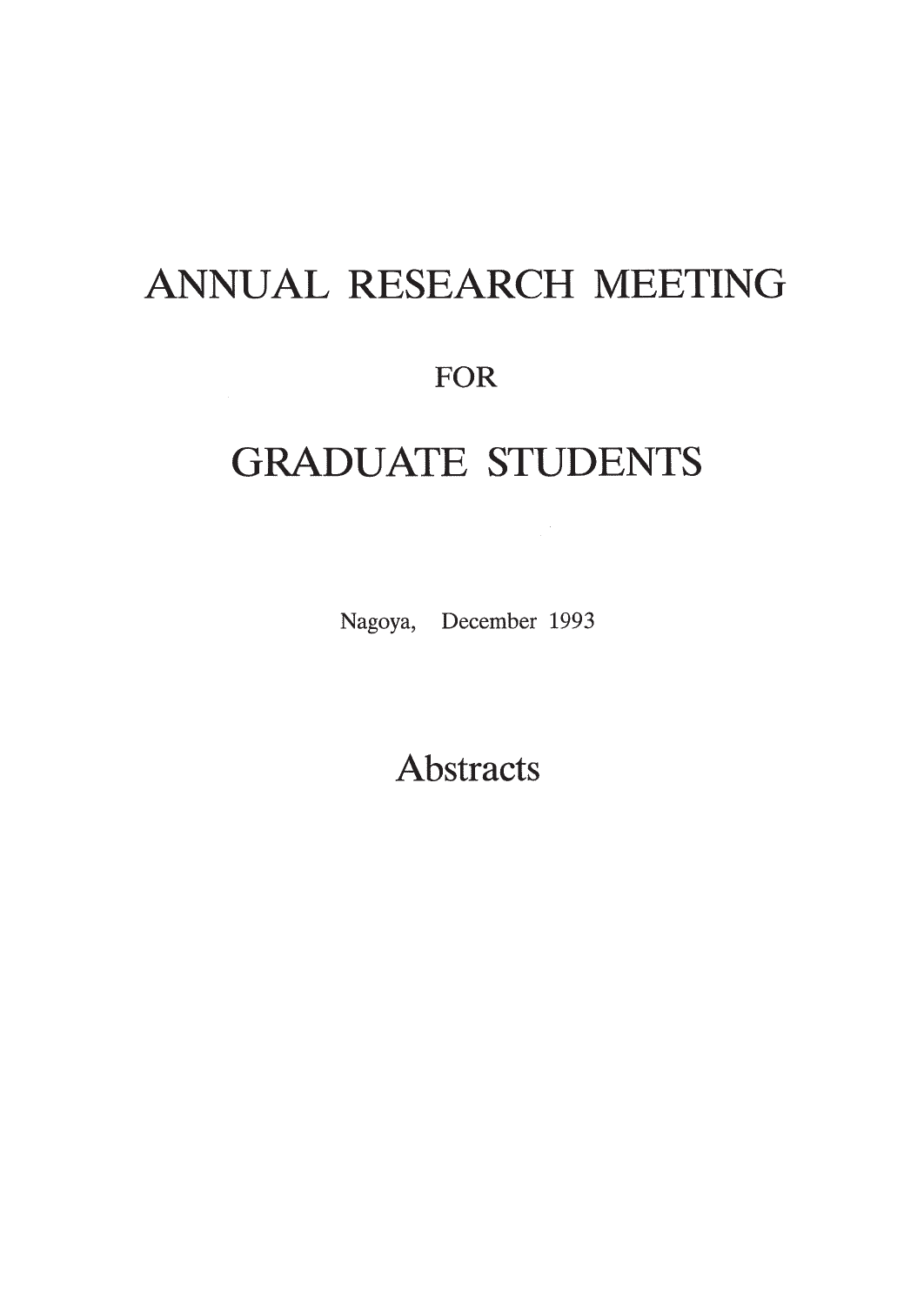## **SERUM CHOLESTEROL AND CANCER MORTALITY IN JAPANESE CIVIL SERVICE WORKERS: FINDING FROM A NESTED CASE-CONTROL STUDY**

#### AKIKO TAMAKOSHI

#### *Department of Preventive Medicine*

To examine an association between serum cholesterol level and cancer mortality, a nested case-control study was conducted among 5,796 civil service workers in Japan who underwent periodic health examination. One-hundred and thirty-one deaths (cases), including 73 cancer deaths, were identified in the study period from 1980/1981 to September 1, 1991. Two controls were randomly selected for each case, matched for age, sex, year of examination and job status.

As a major result, an increase in serum cholesterol of 10 mg/dl significantly reduced cancer risk by 0.91 times in men, but not in women. This reduction of cancer risk in men was found not to be confounded by body mass index (BMI), smoking habits, and drinking habits. No significant association could be found between serum cholesterol level and specific sites of cancer. Separate analysis by follow-up period significantly revealed an inverse association between serum cholesterol and cancer deaths in men in 6 years or later after serum measurement. This inverse association was believed not to be ascribable to an effect of a preclinical cancer.

#### **INFERIOR OBLIQUE UNDERACTION**

#### ATSUKO TAKASHI

#### *Department of Ophthalmology*

We have investigated the etiology and incidence of 100 cases of inferior oblique underaction. The difference between congenital and acquired underaction was discussed using Awaya's New Cyclo Tests ( NCT ) to examine cyclodeviation qualitatively and quantitatively. Inferior oblique underaction had been considered more frequently congenital than acquired. However, 63.0% of our cases was proved to be acquired. The congenital cases are Brown's syndrome and of unknown causes and the acquired cases are mainly of myasthenic or traumatic origin. The results of the NCT examination were as follows: incyclodeviation or no cyclodeviation was encountered in all of congenital underaction except for one postoperative case, but excyclodeviation rather than incyclodeviation occurred in cases of acquired underaction, which showed ocular torticollis to the side of the paretic eye. This result suggested that some other muscles were involved in acquired cases of seemingly isolated inferior oblique underaction, especially in myasthenia gravis. A diagnosis of myasthenia gravis should be considered first when an acquired inferior oblique underaction occurs with association of excyclodeviation demonstrated by the NCT as well as Cogan's lid twitch sign.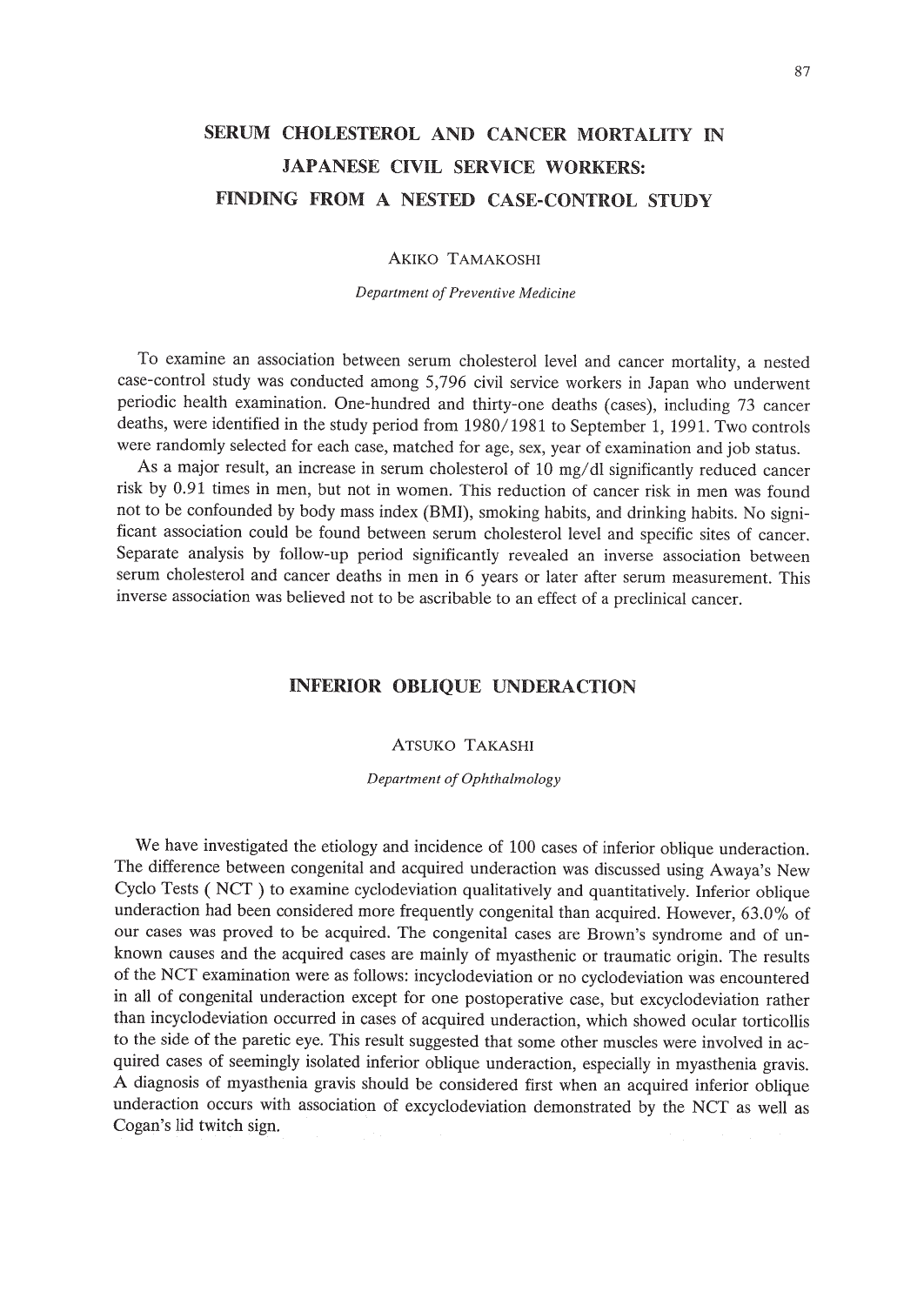## **EFFECT OF CROMAKALIM ON THE SLOW WAVE IN THE CIRCULAR MUSCLE OF GUINEA-PIG ANTRUM**

#### NOBURU KATAYAMA

*Department* of Physiology

In circular muscle strips of the antrum of guinea-pig stomach, the effects of cromakalim were studied on mechanical activity and intracellular membrane potential.

Cromakalim inhibited mechanical activity at concentrations higher than  $1 \mu M$ , accompanied by membrane hyperpolarization and a decrease in membrane resistance. The hyperpolarization was markedly potentiated in  $K^+$ -free solution and was still observed in the absence of Na<sup>+</sup>.

Electrical activity, the slow wave, was relatively resistant to cromakalim. Changes in amplitude and frequency were not consistent, but blockade of slow waves was never observed. In many preparations cromakalim induced spike-like potentials at the top of slow wave, or when they already existed they were potentiated, but mechanical activity was always inhibited.

Inhibition by cromakalim of phasic contractions, associated with the slow waves, could not be restored by increasing the external  $K^+$  concentration (12-30 mM).

The results suggest that in the guinea-pig stomach muscle the mechanical supression by cromakalim does not simply result from membrane hyperpolarization or from inhibition of slow waves. A clear dissociation was found between the mechanical and electrical activities. Slow waves, particularly their frequency, are relatively insensitive to membrane hyperpolarization.

## **THE NEURAL ORIGIN OF THE TRANSCORNEAL ELECTRICALLY EVOKED RESPONSE (EER) OF THE VISUAL SYSTEM; AN INVESTIGATION OF AREAS 17 AND 18 IN CATS**

#### KAZUHIRO SHIMAZU

*Ophthalmology*

The transcorneal electrically evoked response (EER) is the evoked visual potential originating in the visual cortex which is elicited by electrical pulse stimulation of the eyeball. In this study, the neuronal responses to transcorneal electrical stimuli in areas 17 and 18 were recorded extracellularly and analyzed in acutely prepared cats. In the visual cortex, neuronal firings were correlated with negative components of EER as noted in the analysis of the lateral geniculate neurons. In particular, some cells in area 17 responded in latencies which correlated to those of both negative components of EER, N1 (9 ms latency) and N2 (20 ms latency). In area 18, fewer neurons fired in correlation with N1 than with N2. We found that excitation of longer latencies was suppressed and the occurrence of periodic firings was unlikely to be found. These findings suggest the existence of inhibitory mechanisms of the visual cortex, and that differences in the electrical thresholds of X and Y axons may affect the EER.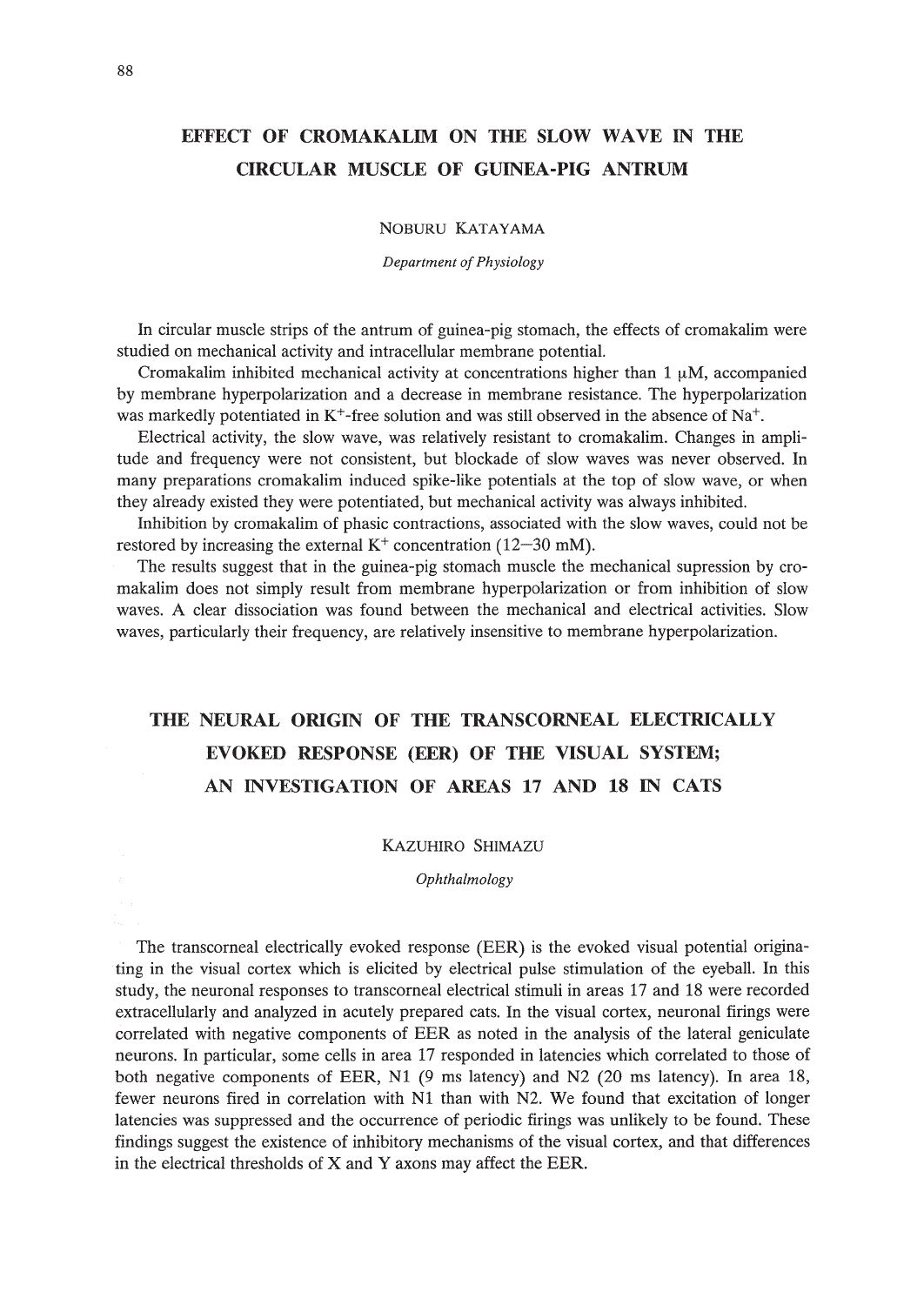### **FORWARD MASKING OF TRANSIENTLY EVOKED OTOACOUSTIC EMISSIONS**

#### MASAYUKI SAWAKI

#### *Department of Otorhinolaryngology, School of Medicine*

To explore mechanisms of cochlear regulation system, two tone phenomena of transiently evoked otoacoustic emissions (EOAEs) were measured using a forward masking paradigm in normal human ears. EOAEs were elicited by probe tone (1 kHz, 25 dBnHL, 3 msec duration) with or without preceding masker tone (841 Hz,  $25-85$  dBnHL,  $10-400$  msec duration,  $5-160$ msec interval). In intensity study, EOAEs showed decrement of amplitude according to the masker intensity. To evaluate effects of stapedial reflex (SR), the forward masking in facial palsy cases with or without SR were measured. For the higher intensity masker, SR effects were observed. Duration study showed a little decrement with lower intensity below SR threshold and over 20 msec duration masker. Interval study showed the decrement even with low and middle (35/55 dBnHL) intensity masker when the intervals were short. These results suggested that not only olivo-cochlear bundle but also other mechanisms, e.g. lateral inhibition and short-term adaptation, may affect the forward masking of EOAEs.

## **IMMUNOHISTOCHEMICAL INVESTIGATION OF TYPE I, III, IV, V AND VI COLLAGENS IN THE HUMAN KIDNEY VIEWED FROM RESIDUAL RENAL FUNCTION**

#### KOUJI KIRYU

#### *Department of Medical Immunology*

[Background] Our knowledge of relationship between intrarenal localization of type I, III, IV, V, and VI collagens and residual renal function is still rudimentary.

[Purpose] The present study was designed to investigate the above issue.

[Methods] Kidney sections were stained with periodic acid-Schiff (PAS) and type-specific antibodies (Abs) against collagens. The following groups were formed to compare the staining patterns. Group A; Eleven patients on maintenance hemodialysis, Group B; Twelve patients with moderate to severe glomerulosclerosis whose serum creatinine levels were below 1.5 mg/dl, Group C; Eight normal controls.

[Results] In group A, most of the glomeruli had thickened Bowman's capsule that was intensely stained with Abs against type I and III collagens (but not intensely with Abs against type V and VI collagens). In group B, as· well as in group A, glomerulosclerotic lesions were intensely stained with Abs against type V and VI collagens (but not with Abs against type I and III collagens). Fibrotic lesions of the inter-stitium were stained with all the Abs. Type-specific differences in stainings, however, were not observed.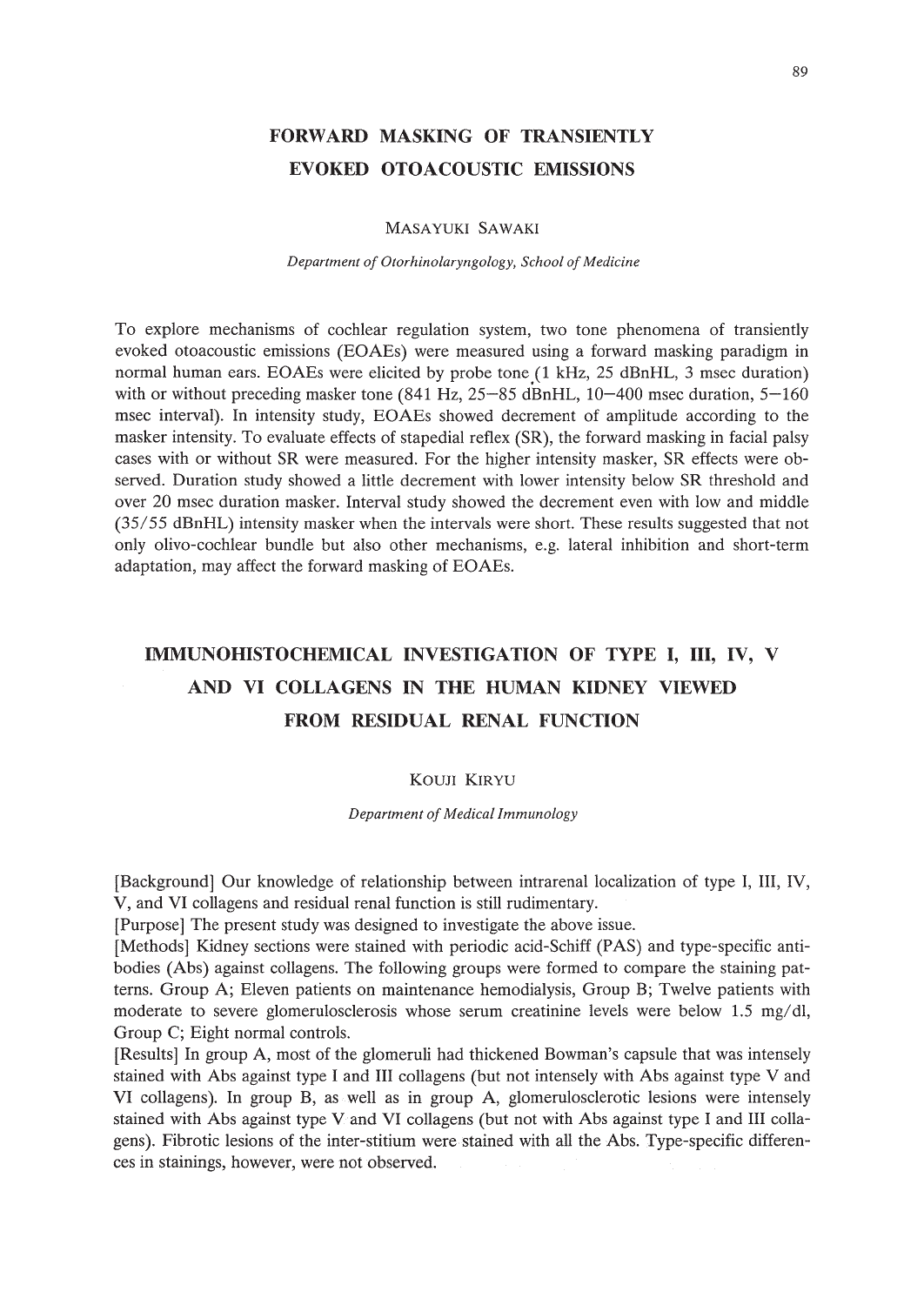[Conclusion] If most of the glomeruli of a kidney have thickened Bowman's capsule, rich in type I and III collagens, residual renal function will be totally lost.

#### **VESTIBULAR CHANGES DUE TO BAROTRAUMA**

#### KAzuyA ISHIDA

*Otorhinolaryngology*

Morphological vestibular changes caused by barotrauma were studied in guinea pigs. Animals were exposed to rapid decompression from 2 absolute atmospheric pressures (ATA) to 1 ATA, caused inner ear barotrauma in ginea pigs. Induring decompression, spontaneous nystagmus was recorded, which consisted of irritative symptoms initially, followed by paralytic nystagmus. After pressure loading and observation to confirm the abscense of Preyer's reflex with vertigo, the animals were tested for caloric nystagmus using ice water and then sacrificed at varying intervals. Then, morphological changes in vestibular organs and the organ of Corti were studied.

Half of the experimental animals showed canal paresis with the caloric test.

Damage to the organ of Corti was severe but that to the vestibular organs was very slight. Under light microscopy, damage to the sensory cells of the vestibular organs was not clear, in spite of a partial collapse of the labyrinthine membrans. Under scanning electron microscopy, local damage was observed in a portion of the crista ampularis of the semicircular canals. In this area, incomplete or complete disappearance of kinocillium and stereocilia, similar to that seen after rotatostimulation, was observed. However, damage to sensory hairs in the utricles and saccules was not seen.

The observed vestibular organ damage due to inner ear barotrauma suggested potential effects on endolymphatic flow.

## **A STRESS-INDUCIBLE 40 KDA PROTEIN (HSP40): PURIFICATION BY MODIFIED TWO-DIMENSIONAL GEL ELECTROPHORESIS AND CO-LOCALIZATION WITH HSC70 (P73) IN HEAT-SHOCKED HELA CELLS**

#### HIROTOMO HATTORI

*Department of Oral Surgery*

Recently, a novel heart- or stress-inducible protein with apparent molecular size of 40kDa (hsp40) has been found in mammalian and avian cells. Here we report the methods of purification of hsp40 using modified two-dimensional gel electrophoresis, partial amino acid sequence of the N-terminal and intracellular localization of hsp40.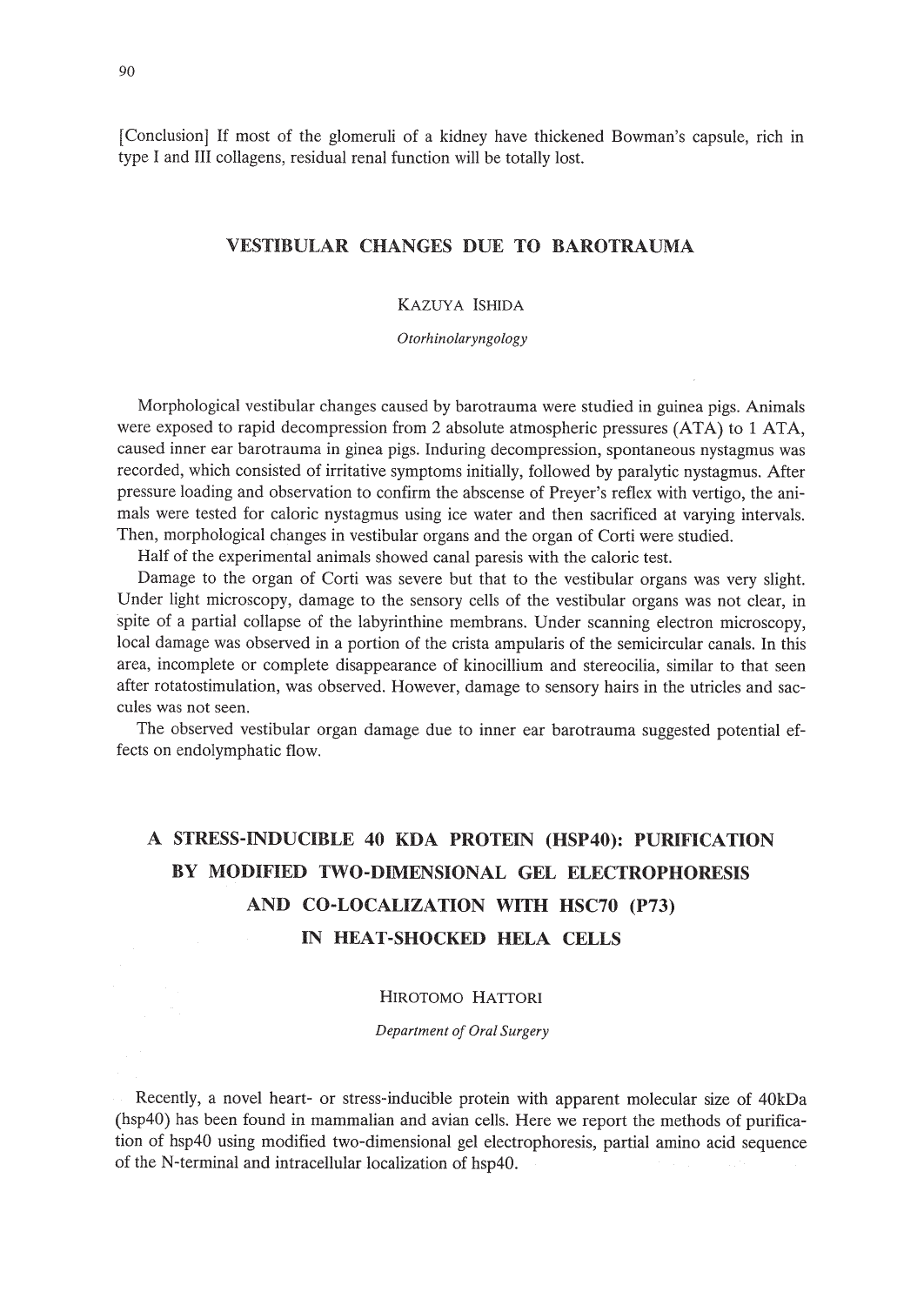The purified hsp40 was blotted onto a PVDF membrane and amino acid sequence was analyzed with protein sequencer. The N-terminal sequence of hsp40 has a homology to bacterial heat shock protein DnaJ (24 amino acid residues of 48 residues are identical, 50% identity). We also have generated a polyclonal antibody against hsp40. Indirect immunofluorescence revealed that the hsp40 in HeLa cells accumulates in the nucleus and especially in the nucleolus during heat shock and returns to the cytoplasm during the recovery period from heat shock. The kinetics of the accumulation in the nucleoli and subsequent return to the cytoplasm of hsp40 was similar to those of hsp70. **In** addition, hsp40 was co-localized with hsc70 (p73) in heat-shocked HeLa cells as demonstrated by double immunofluorescence staining.

These results suggest that hsp40 and hsp70 may function together to repair heat-induced denatured proteins in the nuclei and nucleoli by analogy with the function of bacterial DnaJ (hsp40 homologue) and DnaK (hsp70 homologue) proteins.

## **DEVELOPMENT OF THERMOTOLERANCE IN HSP70 INDUCTION-DEFECTIVE MUTANT OF NRK CELLS**

#### YOKO SAKAKIBARA

*Department of Anesthesiology* 

We investigated the relation between the synthesis of inducible form of heat-shock protein 70 (hsp70) and the development of thermotolerance using NRK (normal rat kidney) cells and their mutant cell line (39-1 cells). **In** NRK cells, hsp70 was clearly induced by conditioning treatments (42°C for 2h, 45°C for 15 min or 100  $\mu$ M sodium arsenite for 1h). On the other hand, the induction of hsp70 in 39-1 cells was hardly detectable by these treatments. Other high molecular weight hsps, hsc70 (constitutive form), hsp90 and hsp110 were induced in both cell lines. However, thermotolerance as defined by clonogenic survival was induced in both cell lines to a similar extent by the conditioning treatments. When cells were made thermotolerant by conditioning heating at 45°C for 15 min, the inhibition of protein synthesis after challenge (second) heating was less in NRK cells than that in 39-1 cells. This indicated that the extent of 'translational thermotolerance' was much higher in NRK cells than in 39-1 cells. From these results, it is suggested that the synthesis of inducible hsp70 is involved in the translational thermotolerance rather than the development of thermotolerance as defined by clonogenic survival.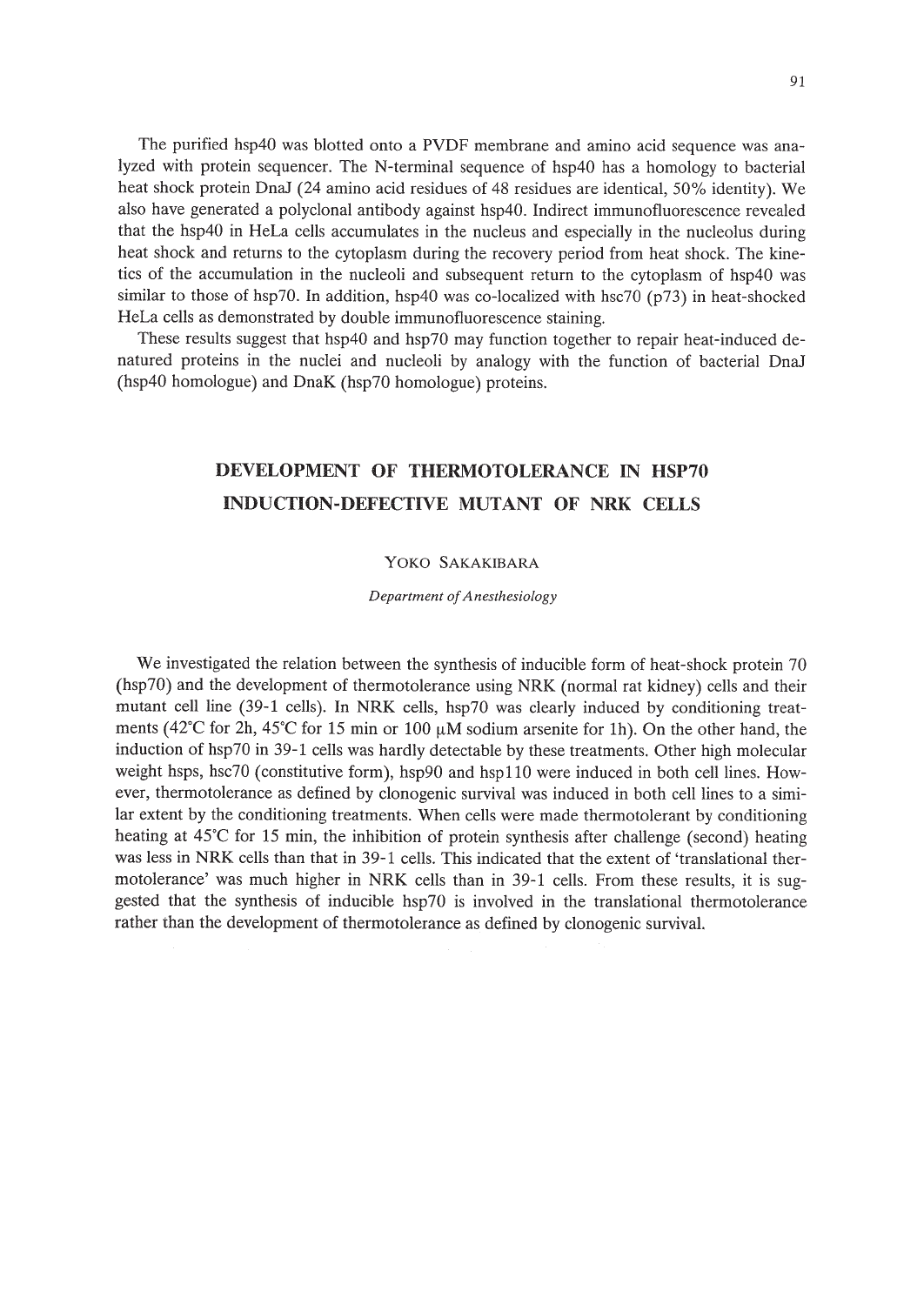## **VARIABLE REGION GENE ANALYSIS OF TWO HUMAN MONOCLONAL ANTIBODIES TO GD3**

TAKUJI ICHIHASHI

*Department ofMedicine, The Branch Hospital, Nagoya University School of Medicine*

We analyzed the genetic origins of anti-GD3 antibodies by comparing nucleotide sequences of the heavy and light chain variable (VH and VL) regions from the human monoclonal antibody (mAb), 27-26 ( $\mu$ ,  $\kappa$ ), established from a patient with leukemia, and another human anti-GD3 mAb, HJM-1 ( $\mu$ ,  $\lambda$ ) derived from a patient with melanoma. The VH segment of 27-26 was remarkably similar to the germ-line gene 100239 (98.0%). The VH segment of HJM-l shared 94.8% homology to that of the fetal liver cDNA clone 60P2, which is represents germline sequence. Deduced amino acid sequence of the VH segment of 27-26 was 85.7% identical to that of HJM-l. Tyr-Ala-Asp-Ser-Val-Lys-Gly residues were present at the 60-66 amino acid region in the CDR2s of both mAbs. However, the VL region gene encoding 27-26 showed little homology with that encoding HJM-l.

These data suggested that anti-GD3 B-cell clone arose from a nearly germ-line repertoire. The mAb 27-26 was thought to be derived from such B cells expanded throughout our experiment. HJM-l was derived from lymphocytes stimulated by GD3 abundantly expressed on melanoma cells.

## **CHARACTERIZATION OF GRANZYME A IN INTRAEPITHELIAL LYMPHOCYTES OF MURINE SMALL INTESTINE**

#### YUTAKA KATO

#### *Department ofInternal Medicine, Branch Hospital ofNagoya University D.* C. 4

We examined serine proteases in intraepithelial lymphocytes of murine small intestine (iIEL). Protease activity was detected only against synthetic substrate BLT and exclusively resided in the cytoplasmic granules of iIEL as reported on murine CTL cell line. Protease to BLT was partially purified from unfractionated iIEL of an order of  $10<sup>8</sup>$  cells by gel filtration and precipitation at pH 6.0. SDS-PAGE analysis of the protease showed 3 protein bands with molecular size of 58kDa, 30kDa and 28kDa, respectively, under non-reducing condition. Under reducing condition, the 58kDa protein was reduced to 30kDa monomer. However, SDS-PAGE of the protease labeled with  $[3H]$ -DFP revealed that only the 58kDa band under non-reducing condition and the 30kDa band under reducing condition were radio-labeled, suggesting that the 58kDa protease is a homodimer of 30kDa serine protease. As reported by others, transcripts of granzyme A were detected by Northern blot analysis using an oligonucleotide of granzyme A of murine CTL and shown to be abundant in iIEL. In addition, messages of granzyme B, C, D, E and F were detected in iIEL by reverse transcription polymerase chain reaction. Monoclonal antibody raised against a synthetic peptide deduced from CTL-granzyme A showed a strong reaction with